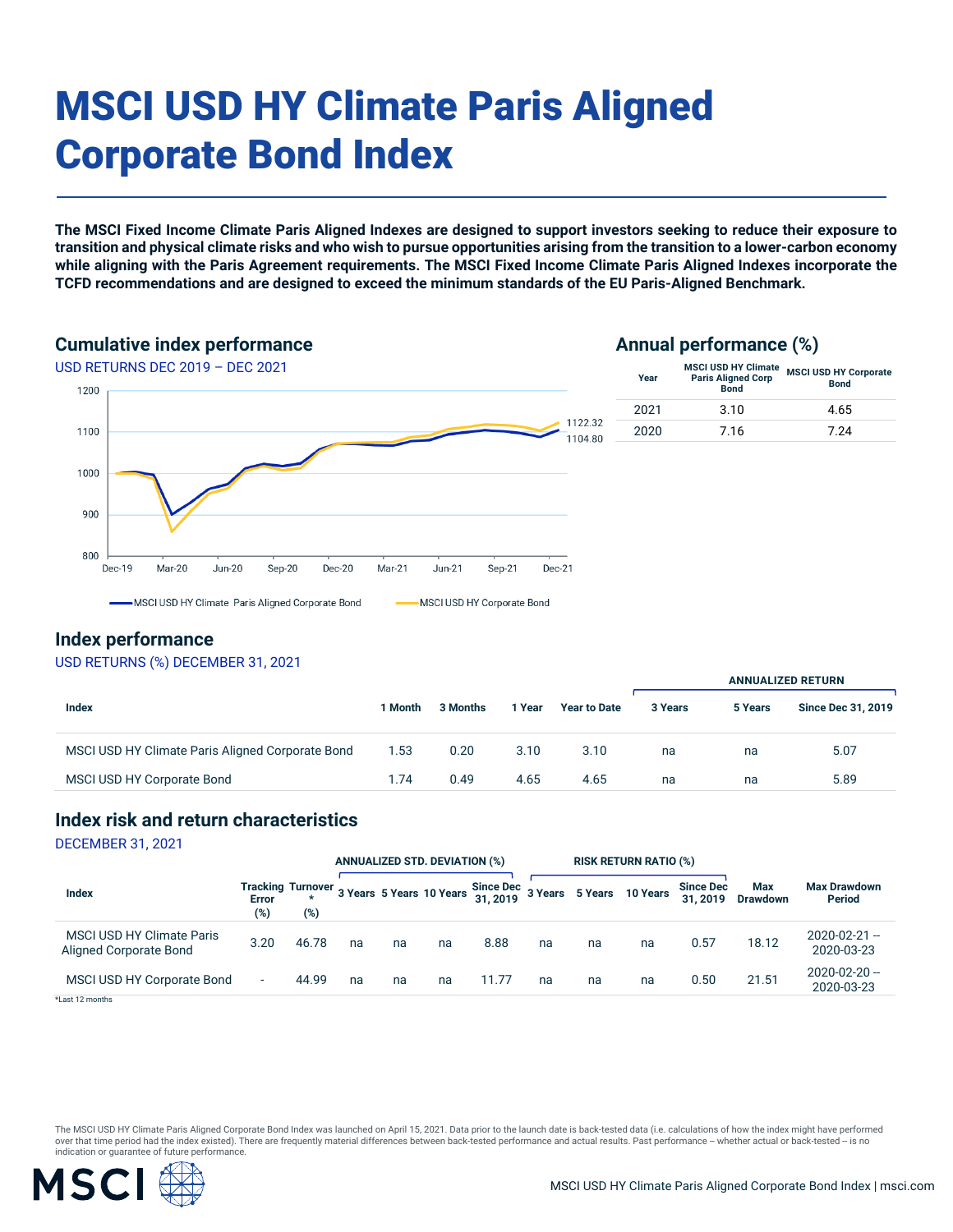### **Index Profile**

| <b>Maturity</b> | # of<br>securities | # of<br><b>issuers</b> | <b>Market Value</b><br>USD (MM) | Coupon* | Price* | <b>Yield to</b><br>Worst | <b>Effective</b><br><b>Duration</b> | <b>Effective</b><br><b>Convexity</b> | 0AS**<br>(bps) | Weighted<br><b>Credit</b><br>Rating |
|-----------------|--------------------|------------------------|---------------------------------|---------|--------|--------------------------|-------------------------------------|--------------------------------------|----------------|-------------------------------------|
| 0-3 Years       | 188                | 136                    | 128539.92                       | 5.70    | 102.90 | 4.20                     | 1.59                                | $-0.07$                              | 260.00         | BB-                                 |
| 3-5 Years       | 392                | 299                    | 302980.39                       | 5.93    | 103.34 | 3.92                     | 2.14                                | $-0.37$                              | 303.20         | B+                                  |
| 5-7 Years       | 448                | 349                    | 362180.60                       | 5.45    | 103.13 | 4.16                     | 3.26                                | $-0.64$                              | 292.36         | B+                                  |
| 7-10 Years      | 459                | 316                    | 369200.61                       | 4.61    | 101.68 | 4.22                     | 5.38                                | $-0.23$                              | 253.22         | BB-                                 |
| 10-20 Years     | 89                 | 60                     | 78229.17                        | 5.65    | 113.74 | 4.23                     | 8.74                                | 0.94                                 | 251.12         | <b>BB</b>                           |
| 20+ Years       | 59                 | 33                     | 57219.36                        | 5.08    | 111.20 | 4.22                     | 13.84                               | 2.92                                 | 226.01         | BB+                                 |
| Aggregate       | 1635               | 699                    | 1298350.05                      | 5.34    | 103.65 | 4.13                     | 4.23                                | $-0.15$                              | 263.56         | BB-                                 |

\* Par Weighted \*\* Effective Duration Weighted

# **Credit Rating Break Down Credit Rating Break Down Credit Rating Break Down Credit Rating School Credit Rating School**



|                                          | <b>MSCI USD HY</b><br><b>Climate Paris</b><br>Aligned<br><b>Corporate Bond</b> | <b>MSCI USD HY</b><br><b>Corporate Bond</b> |
|------------------------------------------|--------------------------------------------------------------------------------|---------------------------------------------|
| <b>Controversial Weapons (%)</b>         | 0.00                                                                           | 0.00                                        |
| <b>ESG</b> score                         | 4.62                                                                           | 4.50                                        |
| <b>Environmental Pillar Score</b>        | 4.80                                                                           | 4.54                                        |
| <b>Extreme Weather Climate</b><br>VaR    | $-1.30$                                                                        | $-1.52$                                     |
| <b>Fossil Fuel Reserves (%)</b>          | 0.01                                                                           | 0.08                                        |
| <b>Governance Pillar Score</b>           | 4.74                                                                           | 4.70                                        |
| Green Bonds (%)                          | 0.01                                                                           | 0.00                                        |
| Green Revenues (%)                       | 4.41                                                                           | 2.21                                        |
| <b>Social Pillar Score</b>               | 4.36                                                                           | 4.36                                        |
| Tobacco (%)                              | 0.00                                                                           | 0.00                                        |
| <b>Very Severe Controversies</b>         | 0.00                                                                           | 0.01                                        |
| WACI (Scope 1+2) (t<br>CO2e/\$M Sales)   | 174.53                                                                         | 330.99                                      |
| WACI (Scope 1+2+3)<br>(t CO2e/\$M Sales) | 689.73                                                                         | 1844.97                                     |

## **Top 5 Securities**

| <b>Security Name</b>                         | Currency | Index Weight (%) | Parent Index Weight (%) | <b>Sector</b> | <b>Security Credit Rating</b> |
|----------------------------------------------|----------|------------------|-------------------------|---------------|-------------------------------|
| TMUS 7.875% Ser B Gtd Sr Nts Due 2023        | USD      | 0.28             | 0.26                    | Comm. Svc.    | BB                            |
| CHTR 6.484% Guar Sr Sec Ser B Nts Due 2045   | USD      | 0.28             | 0.27                    | Comm. Svc.    | BB+                           |
| CHTR 4.908% Ser B Sr Sec Nts Due 2025        | USD      | 0.27             | 0.28                    | Comm. Svc.    | BB+                           |
| TDG 6.25% 144A Guar Sr First lien Nts Due 20 | USD      | 0.25             | 0.26                    | Industrials   | B+                            |
| DIRTV 5.875% 144A Sr Sec Nts Due 2027        | USD      | 0.23             | 0.21                    | Comm. Svc.    | BB-                           |

#### **Top 5 Issuers**

| <b>Issuer Name</b>                   | Index Weight (%) | Parent Index Weight (%) | <b>Sector</b> |
|--------------------------------------|------------------|-------------------------|---------------|
| CHARTER COMMUNICATIONS OPERATING LLC | 2.67             | 2.52                    | Comm. Svc.    |
| <b>CCO HOLDINGS LLC</b>              | 1.97             | 1.67                    | Comm. Svc.    |
| <b>KRAFT HEINZ FOODS CO</b>          | 1.38             | 1.20                    | Cons. Staples |
| CSC HOLDINGS LLC                     | 1.08             | 0.83                    | Comm. Svc.    |
| <b>BAUSCH HEALTH COMPANIES INC</b>   | 1.07             | 0.85                    | Healthcare    |